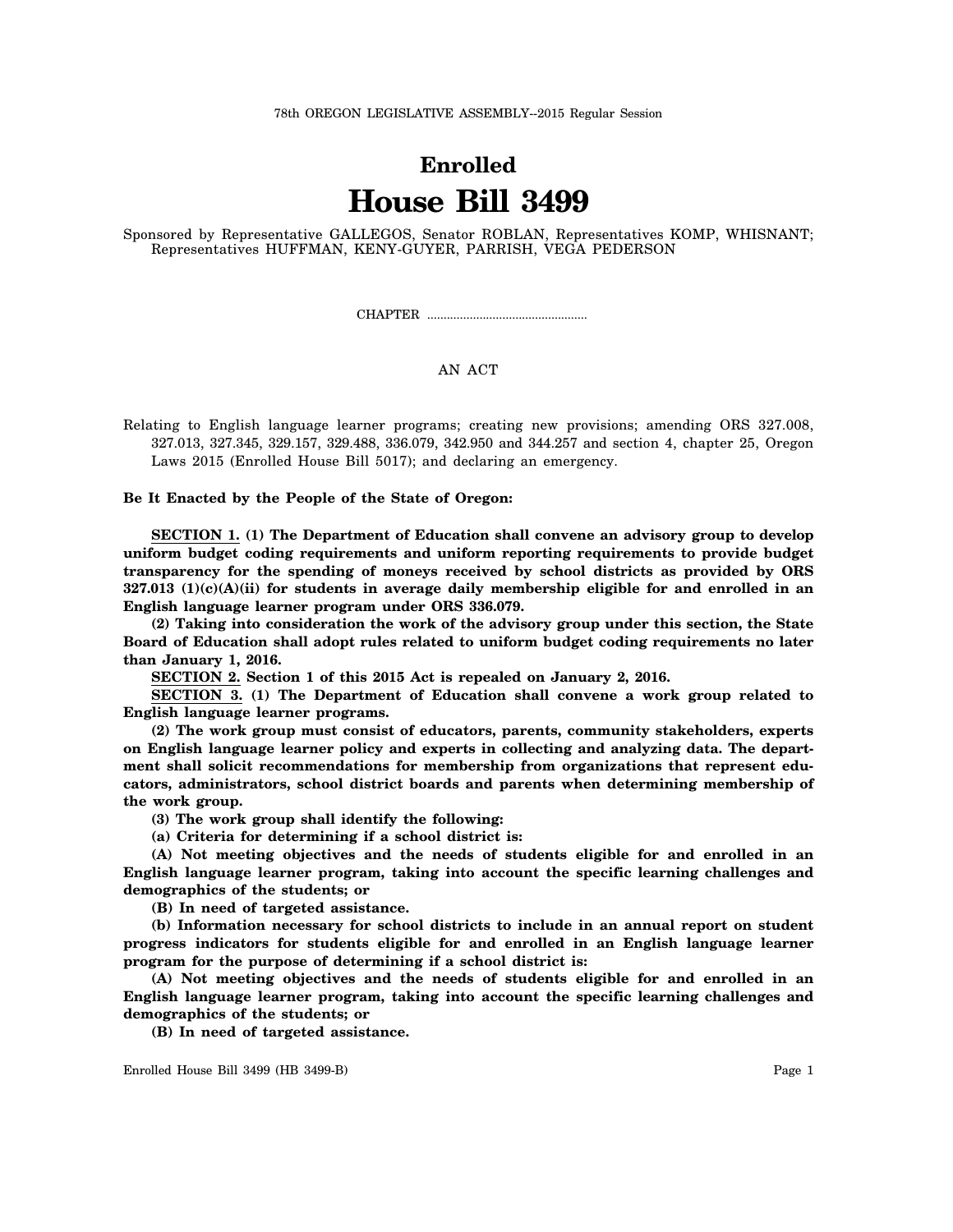**(c) Technical assistance that the department will provide to a school district that is:**

**(A) Not meeting objectives and the needs of students eligible for and enrolled in an English language learner program, taking into account the specific learning challenges and demographics of the students; or**

**(B) In need of targeted assistance.**

**(d) Guidelines for how the department shall direct a school district on how to expend moneys received under ORS 327.013 (1)(c)(A)(ii) if the school district is:**

**(A) Not meeting objectives and the needs of students eligible for and enrolled in an English language learner program, taking into account the specific learning challenges and demographics of the students; or**

**(B) In need of targeted assistance.**

**(4) In addition to the duties of the work group prescribed by subsection (3) of this section, the work group shall establish criteria to define and identify long-term English language learners and develop recommendations for best practices on the following:**

**(a) Providing ongoing support to students of a school district who no longer are eligible for or enrolled in an English language learner program under ORS 336.079.**

**(b) Engaging parents and delivering essential notifications related to English language learner programs.**

**(c) Identifying students who are eligible to be enrolled in an English language learner program, including any identification methods that occur before a student enrolls in kindergarten.**

**(d) Providing accommodations for assessments for English language learners.**

**(e) Assessing English language learners, which may allow for a list of assessments to be approved by the department.**

**(f) Acquiring student library books in languages other than English.**

**(g) Providing support to students who have been identified as long-term English language learners.**

**(5) Taking into consideration the work of the work group under this section, the State Board of Education shall adopt rules:**

**(a) Related to the work of the work group as described in subsection (3) of this section no later than January 1, 2016.**

**(b) Related to the work of the work group as described in subsection (4) of this section no later than January 1, 2017.**

**SECTION 4. Section 3 of this 2015 Act is repealed on January 2, 2017.**

**SECTION 5. Section 6 of this 2015 Act is added to and made a part of ORS 327.006 to 327.133.**

**SECTION 6. (1) Each school district shall prepare an annual report that:**

**(a) Identifies the total amounts that are:**

**(A) Allocated to the school district from the State School Fund for students eligible for and enrolled in an English language learner program as provided by ORS 327.013 (1)(c)(A)(ii);**

**(B) Expended from the amounts identified in subparagraph (A) of this paragraph for students in average daily membership who are eligible for and enrolled in an English language learner program; and**

**(C) Expended as described in subparagraph (B) of this paragraph by category of expenditure, as identified and defined by the State Board of Education by rule.**

**(b) Summarizes the progress for a school district on meeting objectives and the needs of students eligible for and enrolled in an English language learner program.**

**(c) Provides information on student demographics, including:**

**(A) The average number of years students have been enrolled in an English language learner program;**

**(B) The average number of years the students have attended their current schools;**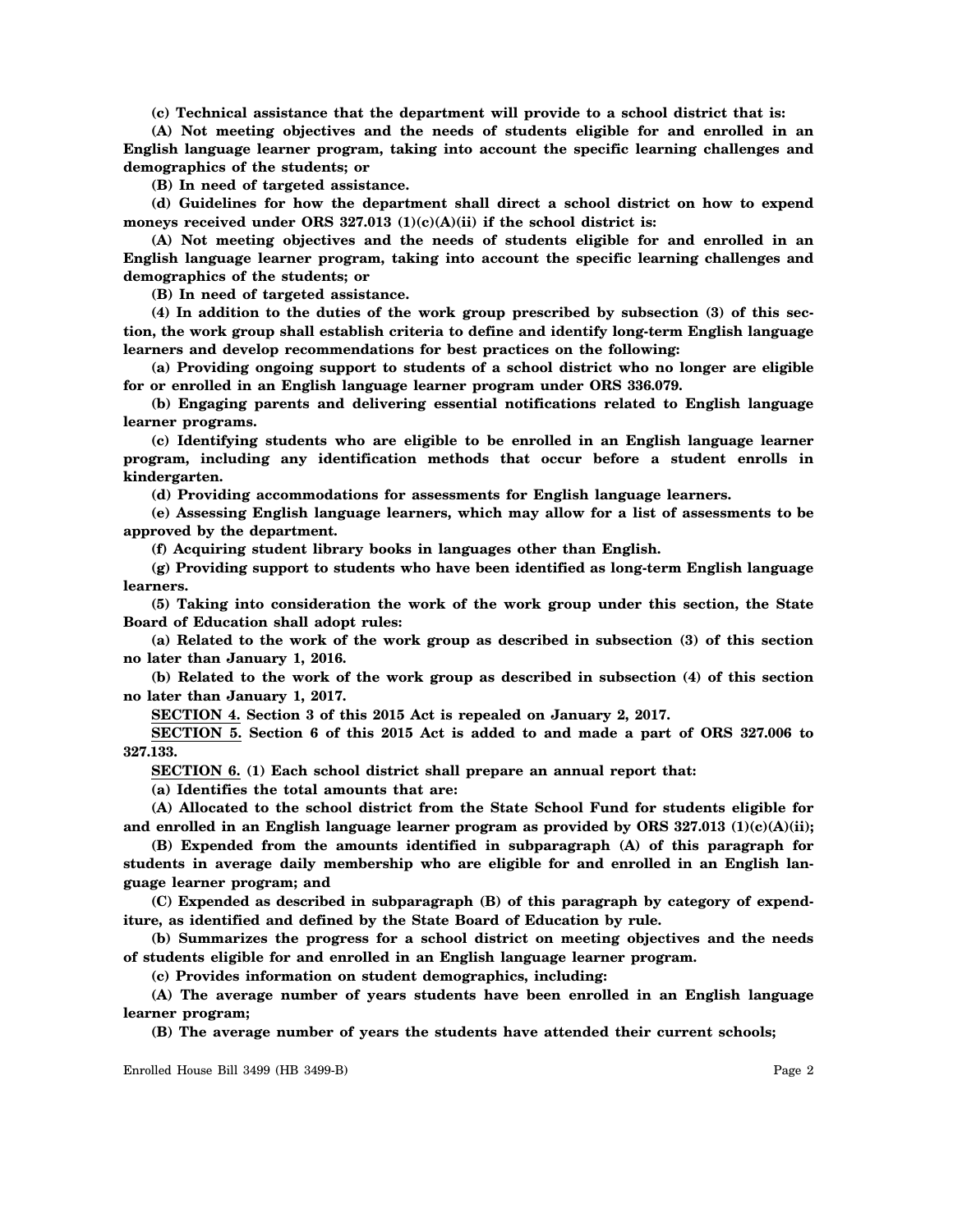**(C) The percentage of students who also receive special education and related services; and**

**(D) Any other information required by the Department of Education.**

**(2) The report required under subsection (1) of this section must:**

**(a) Be filed with the Department of Education by September 1 of each year;**

**(b) Cover the school year ending on the preceding June 30; and**

**(c) Comply with the form and content requirements for the report that are prescribed by the Department of Education.**

**(3) Notwithstanding subsection (2)(a) of this section and pursuant to rules adopted by the State Board of Education, the Superintendent of Public Instruction may waive a reporting date or specify an alternative date for filing the report if a human-created disaster or a natural disaster affects the ability of the school district to file a report by the specified date.**

**(4) Prior to January 1 of each odd-numbered year, the Department of Education shall submit to the interim legislative committees on education a report on the data collected under subsection (2) of this section. The report must include the data collected for the preceding two school years.**

**SECTION 7. A school district shall first file the report required under section 6 of this 2015 Act by July 1, 2016.**

**SECTION 8.** ORS 336.079 is amended to read:

336.079. **(1) As used in this section, "English language learner" means a student who:**

**(a) Has limited English language proficiency because English is not the native language of the student or the student comes from an environment where a language other than English has had a significant impact on the student's level of English language proficiency; and**

**(b) Meets any other criteria established by the State Board of Education by rule.**

**(2)** Specific courses to teach speaking, reading and writing of the English language shall be provided at kindergarten and each grade level to [*those children*] **students** who are unable to [*profit*] **benefit** from classes taught in English. [*Such*] **The** courses shall be taught [*to such a level in school as may be required until children are able to profit*] **at school until the students are able to benefit** from classes conducted in English.

**(3) The Department of Education shall develop and implement a statewide plan to support students eligible for and enrolled in an English language learner program under this section.**

**(4) Each school district shall file a report related to students eligible for and enrolled in an English language learner program as provided by section 6 of this 2015 Act.**

**(5)(a) Based on the report received under subsection (4) of this section, the department shall identify school districts that are:**

**(A) Not meeting objectives and the needs of students eligible for and enrolled in an English language learner program, taking into account the specific learning challenges and demographics of the students; or**

**(B) In need of targeted assistance.**

**(b) The department, in consultation with a school district identified under paragraph (a) of this subsection, shall establish the expected growth in student progress indicators, and the expected benchmarks for student progress indicators, for English language learners of the school district. The interventions shall be provided for four years after the school district has been identified.**

**(c) The department, in consultation with a school district identified under paragraph (a)(A) of this subsection, shall design and implement an accountability system of progressive interventions for the school district. The interventions shall be provided for four years after the school district has been identified.**

**(d) The department shall provide technical assistance to school districts that have been identified under paragraph (a)(B) of this subsection. Technical assistance shall be provided for four years after the school district has been identified.**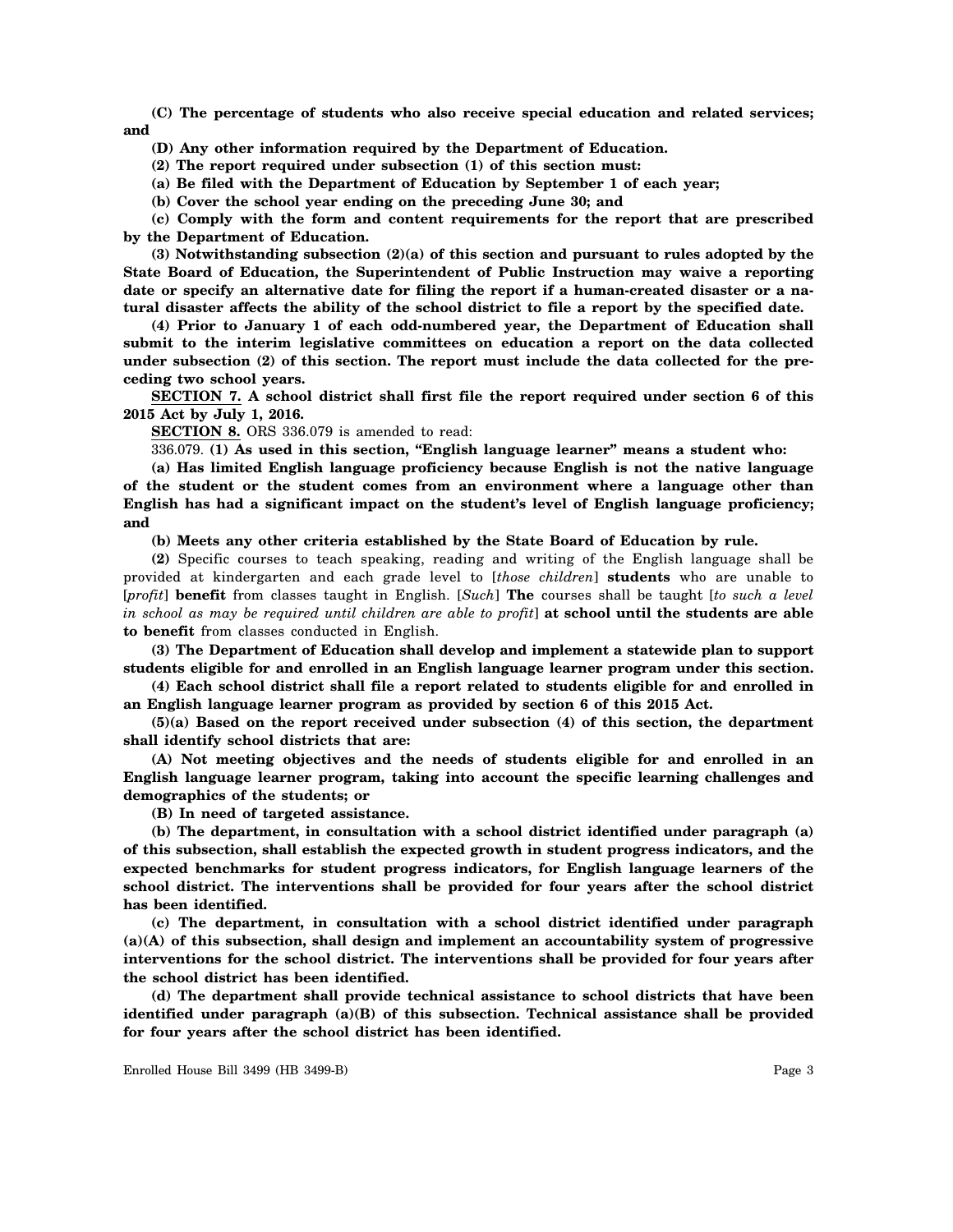**(e) If a school district has been identified under paragraph (a) of this subsection for four years and has not met the expected growth in student progress indicators, and the expected benchmarks for student progress indicators, established under paragraph (b) of this subsection, the department shall direct the school district on how to expend moneys received under ORS 327.013 (1)(c)(A)(ii) for up to three years.**

**SECTION 9. (1) The Statewide English Language Learner Program Account is established in the State Treasury, separate and distinct from the General Fund. Interest earned by the Statewide English Language Learner Program Account shall be credited to the General Fund.**

**(2) Moneys in the Statewide English Language Learner Program Account are continuously appropriated to the Department of Education for statewide activities related to English language learner programs.**

**(3) The Department of Education, on behalf of the State of Oregon, may solicit and accept gifts, grants or donations from public and private sources for English language learner programs. Moneys received under this subsection shall be deposited into the Statewide English Language Learner Program Account.**

**SECTION 10.** ORS 327.008, as amended by section 6, chapter 81, Oregon Laws 2014, is amended to read:

327.008. (1) There is established a State School Fund in the General Fund. The fund shall consist of moneys appropriated by the Legislative Assembly and moneys transferred from the Education Stability Fund. The State School Fund is continuously appropriated to the Department of Education for the purposes of ORS 327.006 to 327.077, 327.095, 327.099, 327.101, 327.125, 327.137, 327.348, 336.575, 336.580, 336.635, 342.173, 343.243, 343.533 and 343.961 and sections 1 to 3, chapter 735, Oregon Laws 2013, and section 2, chapter 81, Oregon Laws 2014.

(2) There shall be apportioned from the State School Fund to each school district a State School Fund grant, consisting of the positive amount equal to a general purpose grant and a facility grant and a transportation grant and a high cost disabilities grant minus local revenue, computed as provided in ORS 327.011 and 327.013.

(3) There shall be apportioned from the State School Fund to each education service district a State School Fund grant as calculated under ORS 327.019.

(4) All figures used in the determination of the distribution of the State School Fund shall be estimates for the same year as the distribution occurs, unless otherwise specified.

(5) Numbers of students in average daily membership used in the distribution formula shall be the numbers as of June of the year of distribution.

(6) A school district may not use the portion of the State School Fund grant that is attributable to the facility grant for capital construction costs.

(7) The total amount of the State School Fund that is distributed as facility grants may not exceed \$20 million in any biennium. If the total amount to be distributed as facility grants exceeds this limitation, the Department of Education shall prorate the amount of funds available for facility grants among those school districts that qualified for a facility grant.

(8) Each fiscal year, the Department of Education shall transfer to the Pediatric Nursing Facility Account established in section 5, chapter 81, Oregon Laws 2014, the amount necessary to pay the costs of educational services provided to students admitted to pediatric nursing facilities as provided in section 2, chapter 81, Oregon Laws 2014.

(9) Each fiscal year, the Department of Education shall transfer the amount of \$18 million from the State School Fund to the High Cost Disabilities Account established in ORS 327.348.

(10)(a) Each biennium, the Department of Education shall transfer \$33 million from the State School Fund to the Network of Quality Teaching and Learning Fund established under ORS 342.953. (b) For the purpose of making the transfer under this subsection:

(A) The total amount available for all distributions from the State School Fund shall be reduced by \$5 million;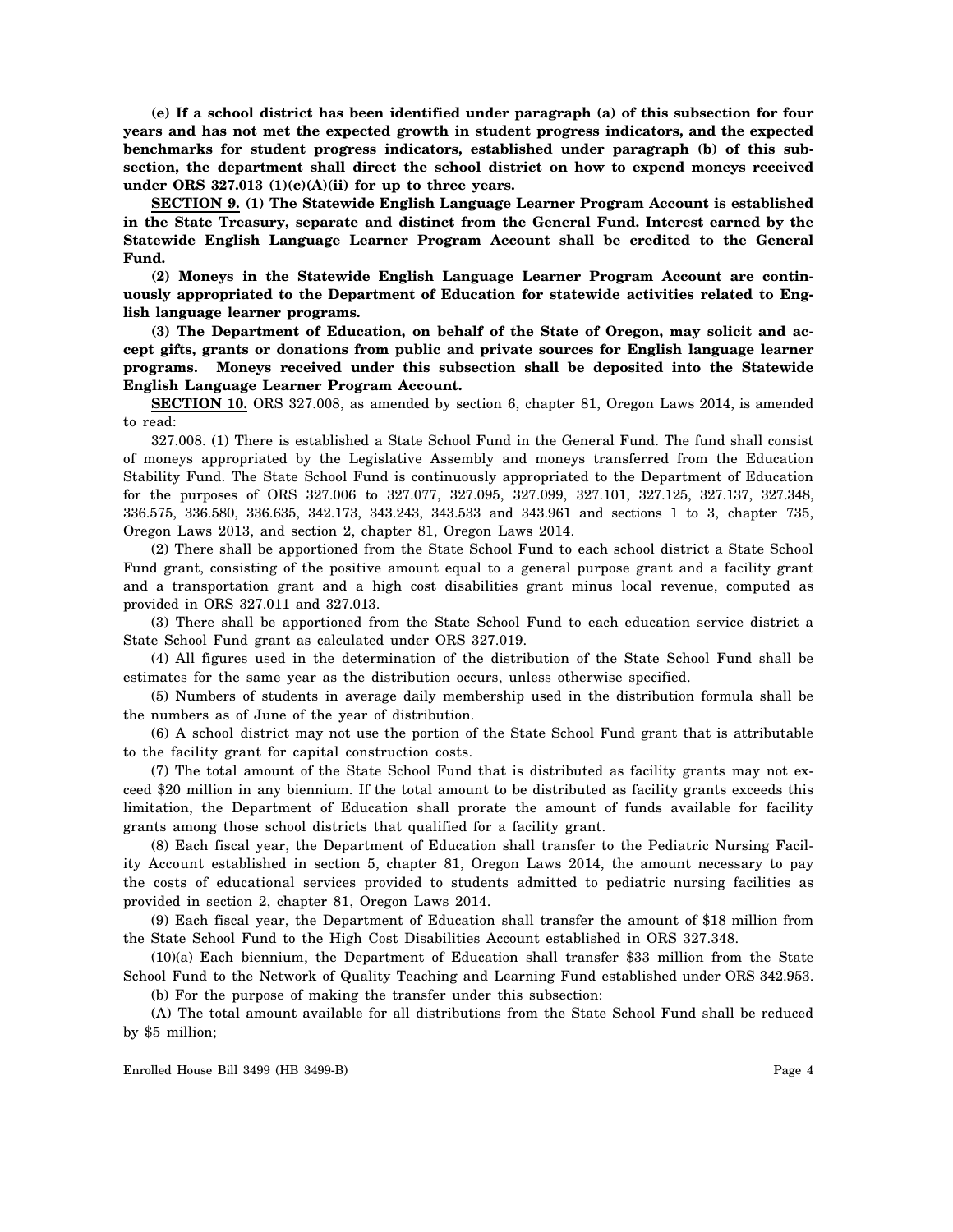(B) The amount distributed to school districts from the State School Fund under this section and ORS 327.013 shall be reduced by \$14 million; and

(C) The amount distributed to education service districts from the State School Fund under this section and ORS 327.019 shall be reduced by \$14 million.

(c) For each biennium, the amounts identified in paragraph (b)(B) and (C) of this subsection shall be adjusted by the same percentage by which the amount appropriated to the State School Fund for that biennium is increased or decreased compared [*to*] **with** the preceding biennium, as determined by the Department of Education after consultation with the Legislative Fiscal Officer.

## **(11) Each biennium, the Department of Education shall transfer \$12.5 million from the State School Fund to the Statewide English Language Learner Program Account established under section 9 of this 2015 Act.**

[*(11)*] **(12)** Each fiscal year, the Department of Education may expend up to \$550,000 from the State School Fund for the contract described in ORS 329.488. The amount distributed to education service districts from the State School Fund under this section and ORS 327.019 shall be reduced by the amount expended by the department under this subsection.

[*(12)*] **(13)** Each biennium, the Department of Education may expend up to \$350,000 from the State School Fund to provide administration of and support for the development of talented and gifted education under ORS 343.404.

[*(13)*] **(14)** Each biennium, the Department of Education may expend up to \$150,000 from the State School Fund for the administration of a program to increase the number of speech-language pathologists and speech-language pathology assistants under ORS 348.394 to 348.406.

[*(14)*] **(15)** Each fiscal year, the Department of Education shall transfer the amount of \$2.5 million from the State School Fund to the Small School District Supplement Fund established in section 3, chapter 735, Oregon Laws 2013.

**SECTION 11.** ORS 327.008, as amended by section 7, chapter 735, Oregon Laws 2013, and section 7, chapter 81, Oregon Laws 2014, is amended to read:

327.008. (1) There is established a State School Fund in the General Fund. The fund shall consist of moneys appropriated by the Legislative Assembly and moneys transferred from the Education Stability Fund. The State School Fund is continuously appropriated to the Department of Education for the purposes of ORS 327.006 to 327.077, 327.095, 327.099, 327.101, 327.125, 327.137, 327.348, 336.575, 336.580, 336.635, 342.173, 343.243, 343.533 and 343.961 and section 2, chapter 81, Oregon Laws 2014.

(2) There shall be apportioned from the State School Fund to each school district a State School Fund grant, consisting of the positive amount equal to a general purpose grant and a facility grant and a transportation grant and a high cost disabilities grant minus local revenue, computed as provided in ORS 327.011 and 327.013.

(3) There shall be apportioned from the State School Fund to each education service district a State School Fund grant as calculated under ORS 327.019.

(4) All figures used in the determination of the distribution of the State School Fund shall be estimates for the same year as the distribution occurs, unless otherwise specified.

(5) Numbers of students in average daily membership used in the distribution formula shall be the numbers as of June of the year of distribution.

(6) A school district may not use the portion of the State School Fund grant that is attributable to the facility grant for capital construction costs.

(7) The total amount of the State School Fund that is distributed as facility grants may not exceed \$20 million in any biennium. If the total amount to be distributed as facility grants exceeds this limitation, the Department of Education shall prorate the amount of funds available for facility grants among those school districts that qualified for a facility grant.

(8) Each fiscal year, the Department of Education shall transfer to the Pediatric Nursing Facility Account established in section 5, chapter 81, Oregon Laws 2014, the amount necessary to pay the costs of educational services provided to students admitted to pediatric nursing facilities as provided in section 2, chapter 81, Oregon Laws 2014.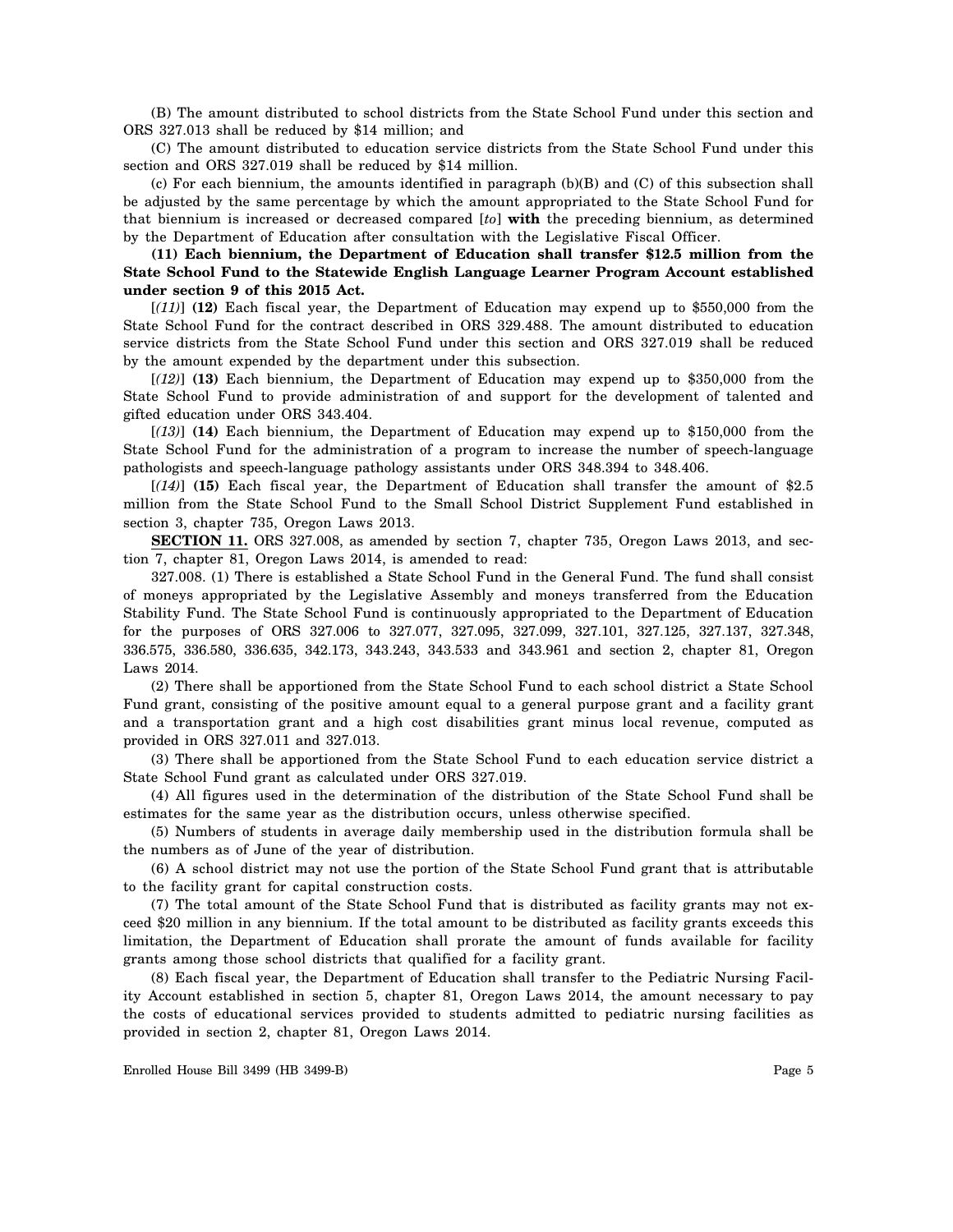(9) Each fiscal year, the Department of Education shall transfer the amount of \$18 million from the State School Fund to the High Cost Disabilities Account established in ORS 327.348.

(10)(a) Each biennium, the Department of Education shall transfer \$33 million from the State School Fund to the Network of Quality Teaching and Learning Fund established under ORS 342.953.

(b) For the purpose of making the transfer under this subsection:

(A) The total amount available for all distributions from the State School Fund shall be reduced by \$5 million;

(B) The amount distributed to school districts from the State School Fund under this section and ORS 327.013 shall be reduced by \$14 million; and

(C) The amount distributed to education service districts from the State School Fund under this section and ORS 327.019 shall be reduced by \$14 million.

(c) For each biennium, the amounts identified in paragraph (b)(B) and (C) of this subsection shall be adjusted by the same percentage by which the amount appropriated to the State School Fund for that biennium is increased or decreased compared [*to*] **with** the preceding biennium, as determined by the Department of Education after consultation with the Legislative Fiscal Officer.

**(11) Each biennium, the Department of Education shall transfer \$12.5 million from the State School Fund to the Statewide English Language Learner Program Account established under section 9 of this 2015 Act.**

[*(11)*] **(12)** Each fiscal year, the Department of Education may expend up to \$550,000 from the State School Fund for the contract described in ORS 329.488. The amount distributed to education service districts from the State School Fund under this section and ORS 327.019 shall be reduced by the amount expended by the department under this subsection.

[*(12)*] **(13)** Each biennium, the Department of Education may expend up to \$350,000 from the State School Fund to provide administration of and support for the development of talented and gifted education under ORS 343.404.

[*(13)*] **(14)** Each biennium, the Department of Education may expend up to \$150,000 from the State School Fund for the administration of a program to increase the number of speech-language pathologists and speech-language pathology assistants under ORS 348.394 to 348.406.

**SECTION 12. The amendments to ORS 327.008 by sections 10 and 11 of this 2015 Act apply to State School Fund distributions commencing with the 2015-2016 distributions.**

**SECTION 13.** ORS 327.013 is amended to read:

327.013. The State School Fund distributions for school districts include the following grants:

(1) General Purpose Grant = Funding Percentage  $\times$  Target Grant  $\times$  District extended ADMw. For the purpose of the calculation made under this subsection:

(a) The funding percentage shall be calculated by the Superintendent of Public Instruction to distribute as nearly as practicable the total sum of money available for distribution.

(b) Target Grant = Statewide Target per ADMw Grant + Teacher Experience Factor. For the purpose of the calculation made under this paragraph:

(A) Statewide Target per ADMw Grant = \$4,500.

(B) Teacher Experience Factor = \$25 × {District average teacher experience − statewide average teacher experience}. As used in this subparagraph, "average teacher experience" means the average, in years, of teaching experience of licensed teachers as reported to the Department of Education.

(c) District extended ADMw = ADMw or ADMw of the prior year, whichever is greater. The calculation of the district extended ADMw must be made as provided by ORS 338.155 (1)(b) if a public charter school is located in the school district. For the purpose of this paragraph:

(A) Weighted average daily membership or ADMw = average daily membership + an additional amount computed as follows:

(i) 1.0 for each student in average daily membership eligible for special education as a child with a disability under ORS 343.035, which may not exceed 11 percent of the district's ADM without review and approval by the Department of Education. Children with disabilities eligible for special education in adult local correctional facilities, as defined in ORS 169.005, or adult regional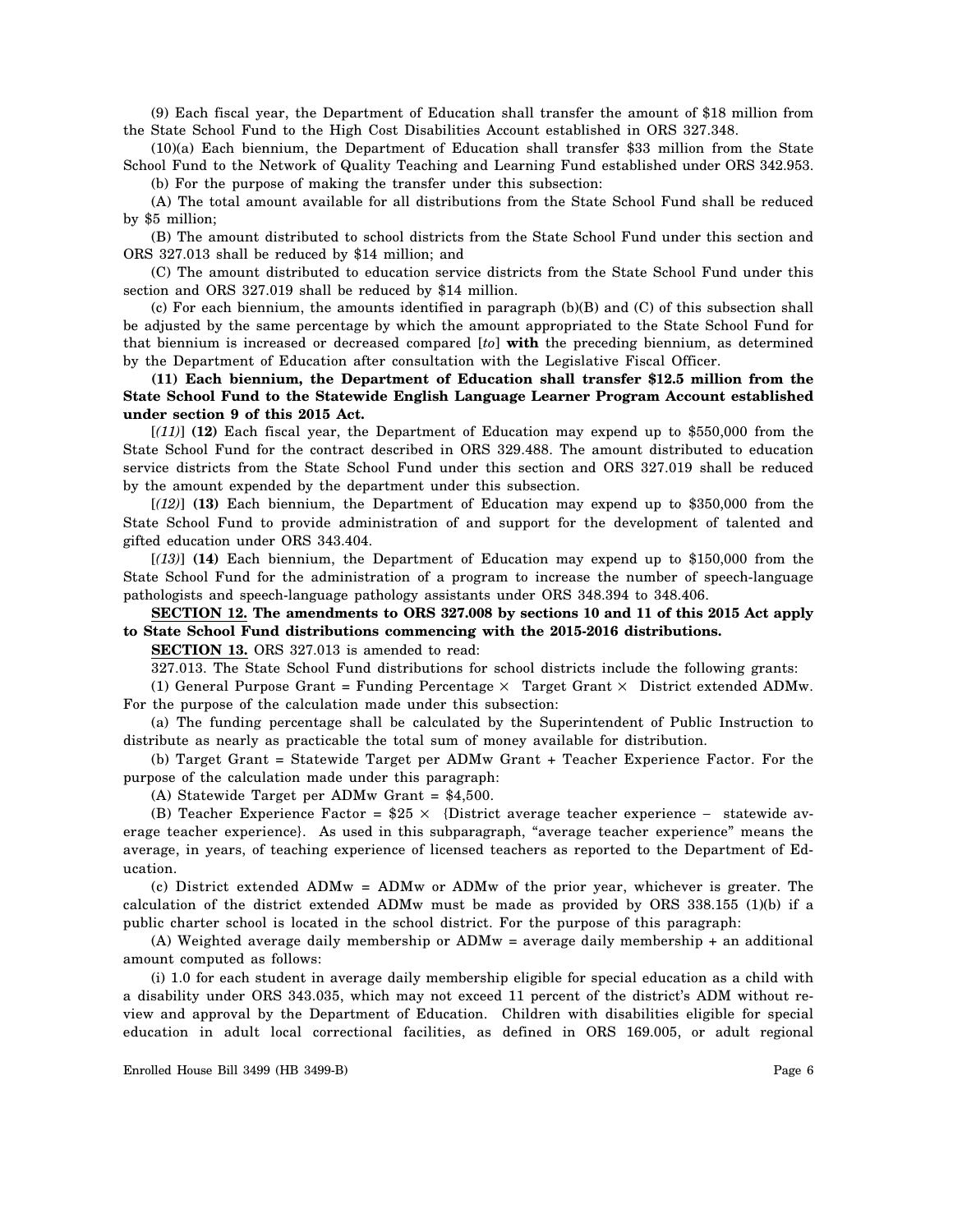correctional facilities, as defined in ORS 169.620, may not be included in the calculation made under this sub-subparagraph.

(ii) 0.5 for each student in average daily membership eligible for and enrolled in an English [*as a second*] language **learner** program under ORS 336.079.

(iii) 0.2 for each student in average daily membership enrolled in a union high school district or in an area of a unified school district where the district is only responsible for educating students in grades 9 through 12 in that area.

(iv) −0.1 for each student in average daily membership enrolled in an elementary district operating kindergarten through grade six or kindergarten through grade eight or in an area of a unified school district where the district is only responsible for educating students in kindergarten through grade eight.

(v) 0.25 times the sum of the following:

(I) The number of students who are in average daily membership and who are also in poverty families, as determined by the Department of Education based on rules adopted by the State Board of Education that incorporate poverty data published by the United States Census Bureau, student data provided by school districts and other data identified by the board;

(II) The number of children in foster homes in the district as determined by the report of the Department of Human Services to the United States Department of Education, "Annual Statistical Report on Children in Foster Homes and Children in Families Receiving AFDC Payments in Excess of the Poverty Income Level," or its successor, for October 31 of the year prior to the year of distribution; and

(III) The number of children in the district in state-recognized facilities for neglected and delinquent children, based on information from the Department of Human Services for October 31 of the year prior to the year of distribution.

(vi) The amount determined under ORS 327.077 for each remote small elementary school and for each small high school in the district.

(B) All numbers of children used for the computation in this paragraph must reflect any district consolidations that have occurred since the numbers were compiled.

(C) The total additional weight that shall be assigned to any student in average daily membership in a district, exclusive of students described in subparagraph  $(A)(v)$  and  $(vi)$  of this paragraph, may not exceed 2.0.

(2) High cost disabilities grant = the total amount received by a school district under ORS 327.348 for providing special education and related services to resident pupils with disabilities.

(3)(a) Transportation grant equals:

(A) 70 percent of approved transportation costs for those school districts ranked below the 80th percentile under paragraph (b) of this subsection.

(B) 80 percent of approved transportation costs for those school districts ranked in or above the 80th percentile but below the 90th percentile under paragraph (b) of this subsection.

(C) 90 percent of approved transportation costs for those school districts ranked in or above the 90th percentile under paragraph (b) of this subsection.

(b) Each fiscal year, the Department of Education shall rank school districts based on the approved transportation costs per ADM of each school district, ranking the school district with the highest approved transportation costs per ADM at the top of the order.

 $(4)(a)$  Facility Grant = 8 percent of total construction costs of new school buildings.

(b) A school district shall receive a Facility Grant in the distribution year that a new school building is first used.

(c) As used in this subsection:

(A) "New school building" includes new school buildings, structures added onto existing school buildings and premanufactured structures added to a school district if those buildings or structures are to be used for instructing students.

(B) "Construction costs" does not include costs for land acquisition.

**SECTION 14.** ORS 327.345 is amended to read: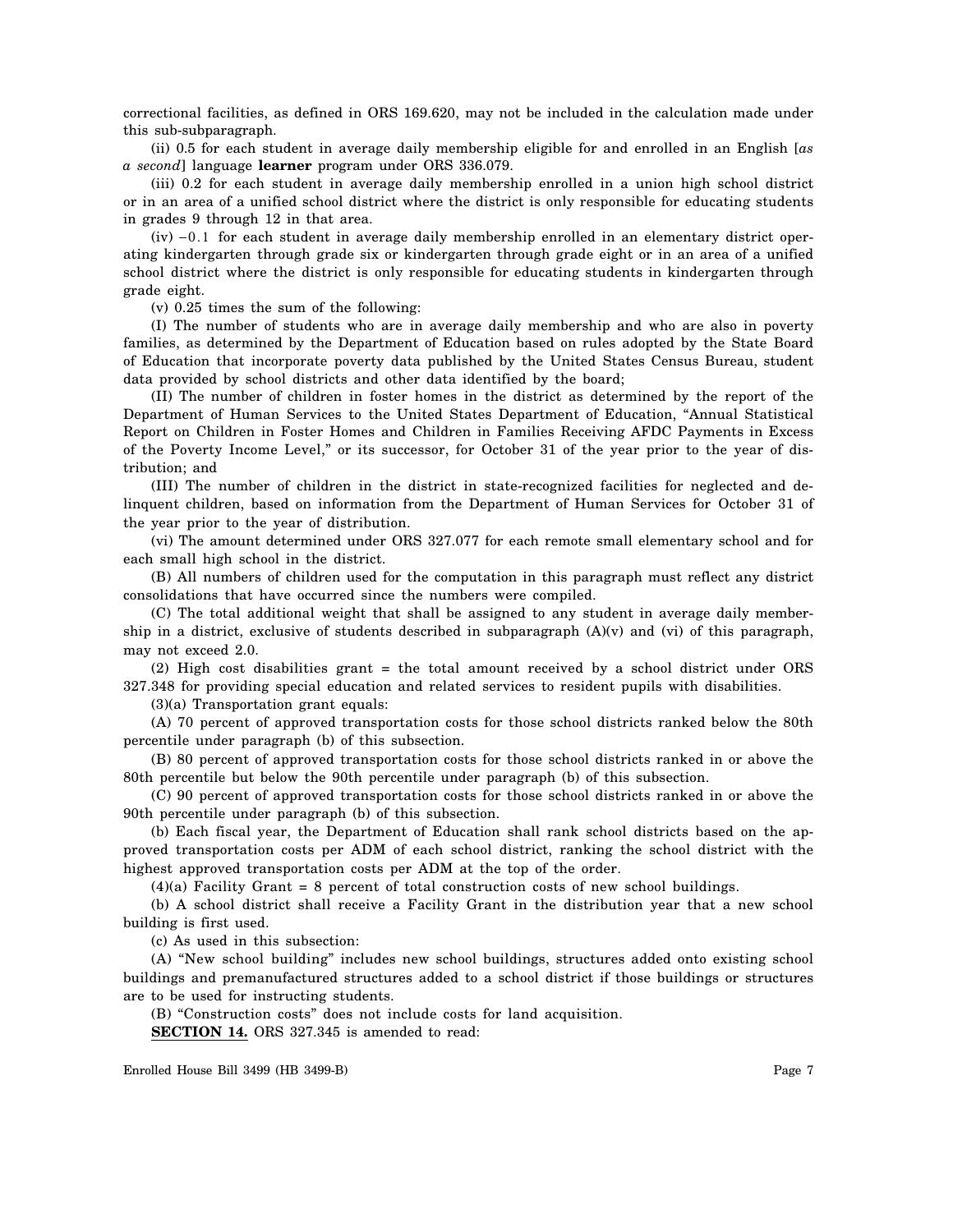327.345. (1) As used in this section, [*"ESL student"*] **"ELL student"** means a student who is eligible for and enrolled in an English [*as a second*] language **learner** program under ORS 336.079.

(2) In addition to distributing moneys through the State School Fund, the Department of Education may award grants to school districts for the costs of training English [*as a second*] language **learner** teachers.

(3) The grants shall be available to any school district:

(a) In which three percent or more of the students enrolled are [*ESL*] **ELL** students;

(b) That serves [*ESL*] **ELL** students or bilingual students within a large geographic area in the district;

(c) That has a high growth, as defined by rule of the State Board of Education, of [*ESL*] **ELL** students or bilingual students in any school year; or

(d) That can demonstrate extraordinary need, as defined by rule of the board, for English [*as a second*] language **learner** teachers or training for English [*as a second*] language **learner** teachers.

(4) A school district that receives a grant under this section may use the grant to reimburse teachers for tuition costs associated with completing an English [*as a second*] language **learner** or a bilingual teaching program.

(5) The department may seek and accept gifts, grants and donations from any source and federal funds for the purpose of carrying out the grant program under this section.

(6) The board may adopt any rules necessary for the administration of the grant program. The rules adopted by the board shall include a method for determining the grant amount that a qualified school district may receive under this section.

**SECTION 15.** ORS 329.157 is amended to read:

329.157. (1) Community learning centers shall promote identification and coordination of existing resources including, but not limited to, the following services and activities:

(a) Before-school and after-school enrichment activities linked with the school curriculum;

- (b) Youth development and service learning activities;
- (c) Child care programs;
- (d) Mentoring and tutoring programs;

(e) Parent literacy and adult education programs;

- (f) Prenatal and early childhood support programs;
- (g) Parent education and support groups;
- (h) Cultural activities and English [*as a second*] language **learner** programs;
- (i) School-to-work and workforce development programs;
- (j) Intergenerational activities connecting senior citizens with children;

(k) Referrals for health care and other social and educational services;

(L) Primary health care services, including immunizations, sports physicals and well-child checkups; and

(m) Counseling services.

(2) School districts that create community learning centers shall encourage existing family resource centers to become involved in the development and implementation of the community learning centers. An existing family resource center developed under ORS 417.725 may be designated as a community learning center if the family resource center meets the standards specified in this section and ORS 329.156.

(3) Community learning centers shall follow best practice standards to ensure their effectiveness.

**SECTION 16.** ORS 329.488, as amended by section 10, chapter 81, Oregon Laws 2014, is amended to read:

329.488. (1) The Department of Education shall contract with a nonprofit entity to administer a nationally normed assessment, in collaboration with the department, to all students in grade 10 who are enrolled in a public school. The purpose of the assessment is to predict the success of students on, and provide practice for students taking, college entrance exams.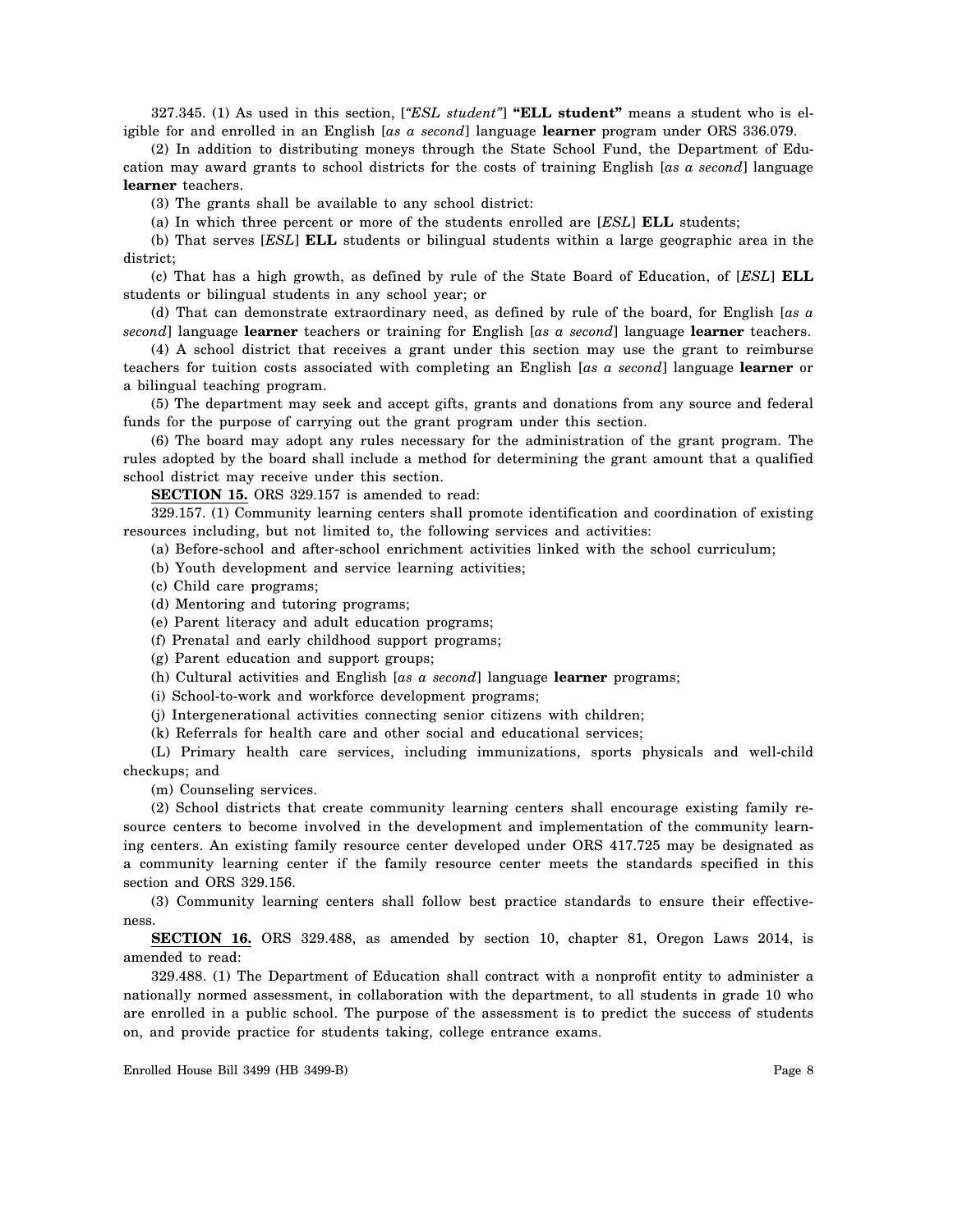(2) The department shall base the selection of the contractor under subsection (1) of this section on all of the following criteria:

(a) The contractor must be able to provide to the department statewide data containing the results of the assessment;

(b) The contractor shall provide an assessment that:

(A) Identifies students with high potential to excel in advanced placement (AP) or other honors courses based on a research-based correlation of scores on the grade 10 assessment to advanced placement examinations;

(B) Examines students in mathematics, reading and writing; and

(C) Provides results that can be used by Oregon's higher education institutions to recruit students to attend college;

(c) The contractor must be able to supply schools with an item-by-item analysis of student performance on the assessment; and

(d) The contractor must be able to make available to each student taking the assessment a free career assessment and online exploration of colleges and career opportunities.

(3)(a) In lieu of using the contractor selected by the department under subsection (1) of this section, a school district may apply to the department for a waiver to allow the district to enter into a contract with a different nonprofit entity for the purpose of administering a nationally normed assessment to all students in grade 10 who are enrolled in the public schools operated by the district. The department shall grant the waiver if:

(A) The district had entered into a contract with the entity for the 2007-2008 school year to administer a grade 10 assessment;

(B) The entity, in coordination with the district, administered a grade 10 assessment during the 2007-2008 school year;

(C) For the most recent school year in which the entity administered a grade 10 assessment, the entity met the criteria set forth in subsection (2) of this section as in effect for the school year in which the entity administered the assessment; and

(D) The entity plans to meet the criteria set forth in subsection (2) of this section as in effect for the school year for which the school district seeks a waiver.

(b) A waiver granted by the department under this subsection:

(A) Is valid for one school year; and

(B) May be renewed each school year.

(c) The department shall reimburse a school district for the cost of assessments allowed under this subsection from funds available to the department under ORS 327.008 [*(11)*] **(12)**.

(4) Notwithstanding subsections (1) and (3) of this section:

(a) The department may, under rules adopted by the State Board of Education, waive the assessment for specific groups of students; and

(b) Upon request from a student who is enrolled in a public school operated by a school district or the parent or guardian of the student, the school district shall waive the assessment for the student.

**SECTION 17.** ORS 342.950 is amended to read:

342.950. (1) The Network of Quality Teaching and Learning is established. The network consists of the Oregon Education Investment Board, the Department of Education and public and private entities that receive funding as provided by this section to accomplish the purposes of the network described in subsection (2) of this section.

(2) The purposes of the network are the following:

(a) To enhance a culture of leadership and collaborative responsibility for advancing the profession of teaching among providers of early learning services, teachers and administrators in kindergarten through grade 12, education service districts and teacher education institutions.

(b) To strengthen and enhance existing evidence-based practices that improve student achievement, including practices advanced by or described in ORS 329.788 to 329.820, 329.822, 329.824, 329.838, 342.433 to 342.449 and 342.805 to 342.937.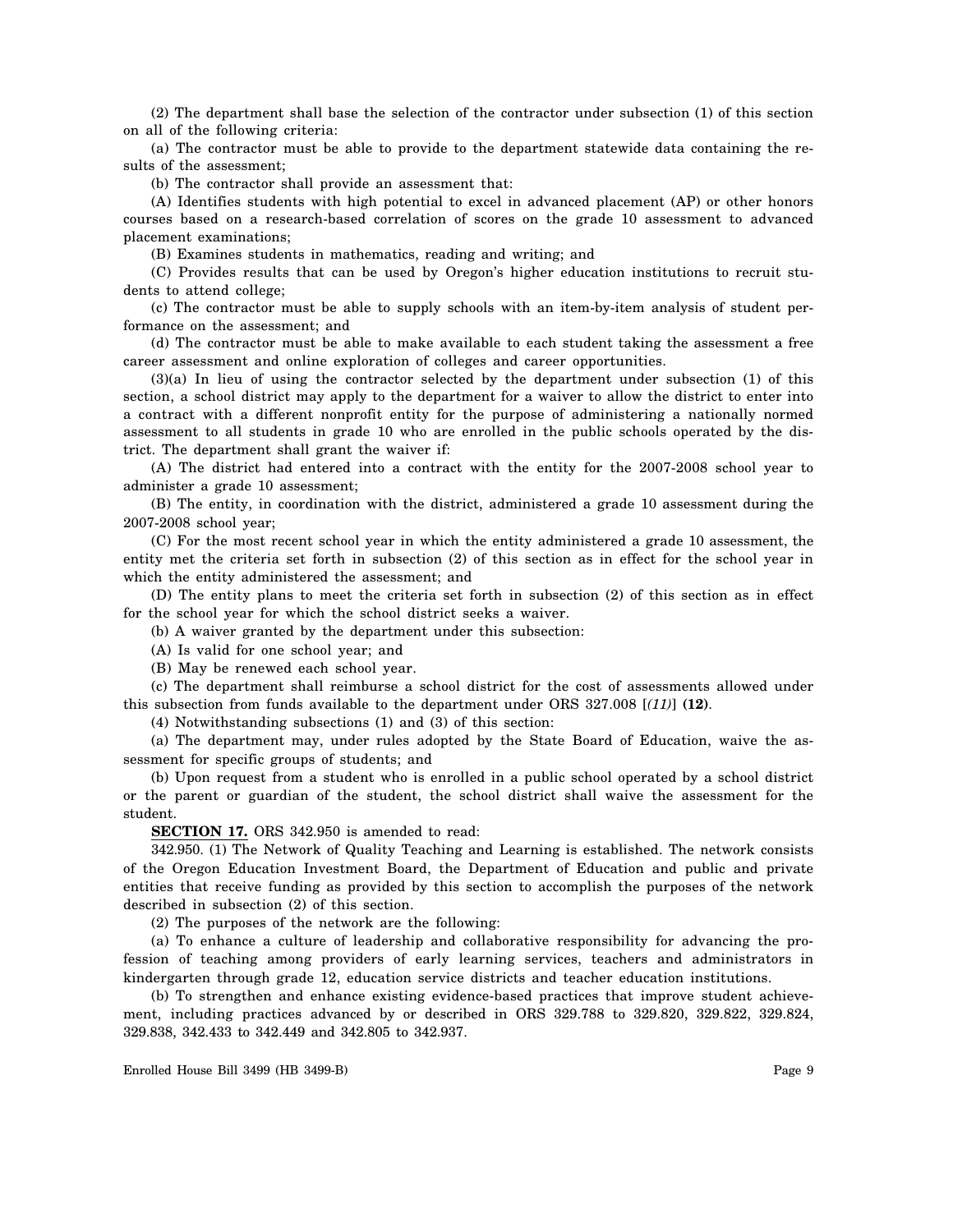(c) To improve recruitment, preparation, induction, career advancement opportunities and support of educators.

(3) To accomplish the purposes of the network described in subsection (2) of this section, the Department of Education, subject to the direction and control of the Chief Education Officer, shall distribute funding as follows:

(a) To school districts, schools, nonprofit organizations, post-secondary institutions and consortiums that are any combination of those entities for the purpose of supporting the implementation of common core state standards.

(b) To school districts and nonprofit organizations for the purposes of complying with the core teaching standards adopted as provided by ORS 342.856 and complying with related standards prescribed by federal law.

(c) To school districts and nonprofit organizations for the purpose of providing teachers with opportunities for professional collaboration and professional development and for the pursuit of career pathways in a manner that is consistent with the School District Collaboration Grant Program described in ORS 329.838.

(d) To school districts and nonprofit organizations for the purpose of providing beginning teachers and administrators with mentors in a manner that is consistent with the beginning teacher and administrator mentorship program described in ORS 329.788 to 329.820.

(e) To school districts for the purposes of obtaining assessments and developing professional development plans to meet school improvement objectives and educator needs.

(f) To school districts, nonprofit organizations and post-secondary institutions for the purpose of closing achievement gaps by providing and improving the effectiveness of professional development, implementing data-driven decision making, supporting practice communities and implementing culturally competent practices.

(g) To school districts and nonprofit organizations for the purposes of developing and engaging in proficiency-based or student-centered learning practices and assessments.

(h) To school districts, nonprofit organizations and post-secondary institutions for the purposes of strengthening educator preparation programs and supporting the development and sustainability of partnerships between providers of early learning services, public schools with any grades from kindergarten through grade 12 and post-secondary institutions.

(i) To providers of early learning services, nonprofit organizations and post-secondary institutions for the purposes of providing professional development and supporting providers of early learning services with opportunities for professional collaboration and advancement.

(4) The Oregon Education Investment Board shall support the network by:

(a) Conducting and coordinating research to determine best practices and evidence-based models.

(b) Working with educator preparation programs to ensure ongoing collaboration with education providers.

(c) Supporting programs that help to achieve the goal of the Minority Teacher Act of 1991 as described in ORS 342.437.

(d) Creating and supporting a statewide plan for increasing the successful recruitment of highability and culturally diverse candidates to work in high-need communities and fields.

(5) The Department of Education shall support the network by:

(a) Developing a system that ensures statewide dissemination of best practices and evidencebased models.

(b) Supporting the development and implementation of standards-based curriculum, high-leverage practices and assessments that promote student learning and improve [*outcomes for students learning English as a second language*] **student progress indicators for students who are enrolled in an English language learner program under ORS 336.079** and for students with disabilities.

(c) Administering the distribution of funding as described in subsection (3) of this section.

(6) The Oregon Education Investment Board shall develop processes to establish the network and ensure the accountability of the network. The processes must ensure that the network: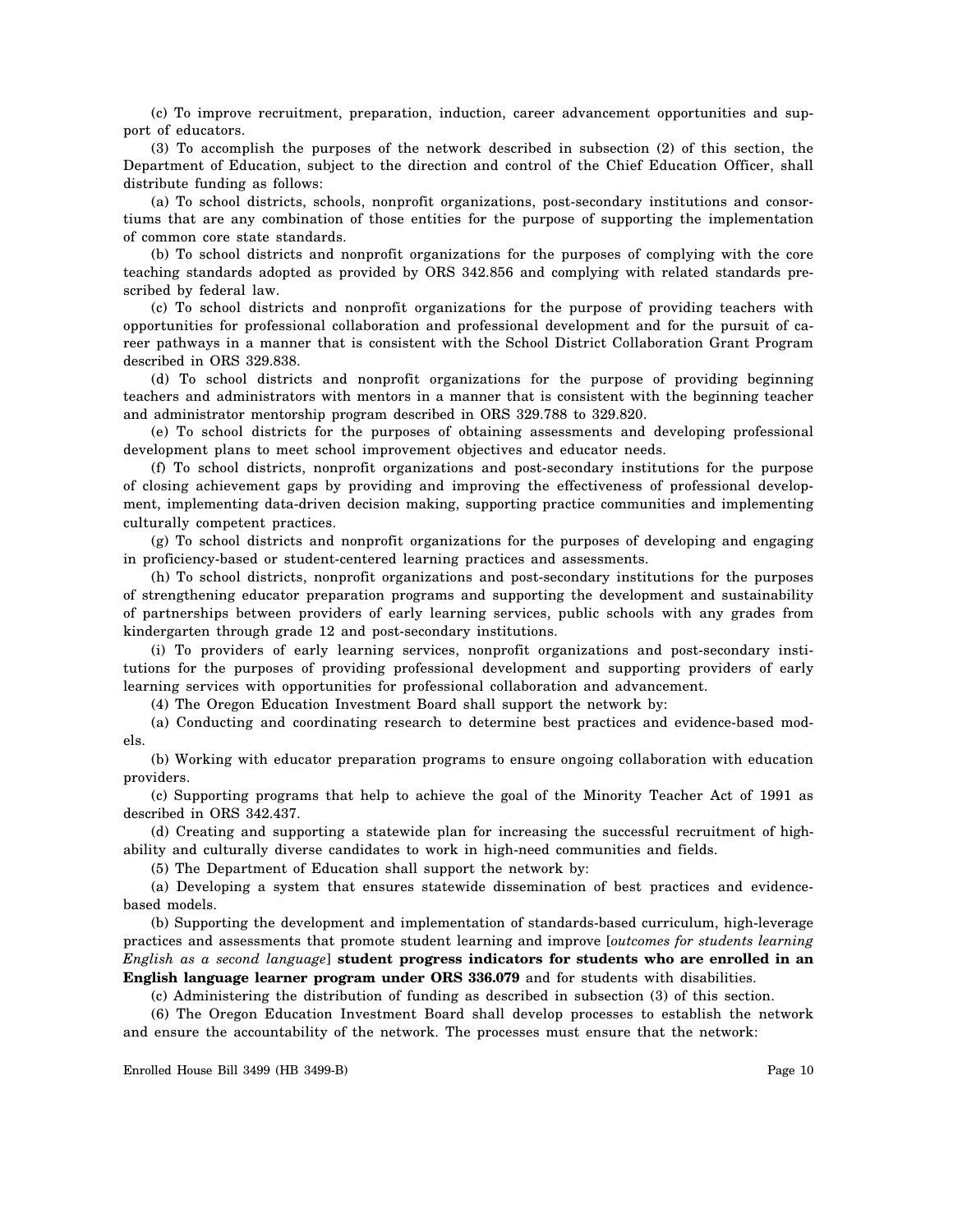(a) Gives preference to entities that have demonstrated success in improving student [*outcomes*] **progress indicators**.

(b) Delivers services for the benefit of all regions of this state.

(c) Is accountable for improving [*education outcomes*] **student progress indicators** identified by the Oregon Education Investment Board, contained in achievement compacts or set forth in ORS 351.009.

(d) Includes and connects education providers and leaders from pre-kindergarten through postsecondary education.

(7) No more than two percent of all moneys received for the purposes of this section may be expended by the Oregon Education Investment Board or the Department of Education for administrative costs incurred under this section. For the purpose of this subsection, technical assistance and direct program services provided to school districts and nonprofit organizations are not considered administrative costs.

(8) The State Board of Education may adopt any rules necessary for the Department of Education to support the network and perform any duties assigned to the department under this section or assigned to the department by the Oregon Education Investment Board. Any rules adopted by the State Board of Education must be consistent with this section and with actions taken by the Oregon Education Investment Board to implement this section.

**SECTION 18.** ORS 342.950, as amended by section 2, chapter 661, Oregon Laws 2013, is amended to read:

342.950. (1) The Network of Quality Teaching and Learning is established. The network consists of the Department of Education and public and private entities that receive funding as provided by this section to accomplish the purposes of the network described in subsection (2) of this section.

(2) The purposes of the network are the following:

(a) To enhance a culture of leadership and collaborative responsibility for advancing the profession of teaching among providers of early learning services, teachers and administrators in kindergarten through grade 12, education service districts and teacher education institutions.

(b) To strengthen and enhance existing evidence-based practices that improve student achievement, including practices advanced by or described in ORS 329.788 to 329.820, 329.822, 329.824, 329.838, 342.433 to 342.449 and 342.805 to 342.937.

(c) To improve recruitment, preparation, induction, career advancement opportunities and support of educators.

(3) To accomplish the purposes of the network described in subsection (2) of this section, the Department of Education, subject to the direction and control of the Superintendent of Public Instruction, shall distribute funding as follows:

(a) To school districts, schools, nonprofit organizations, post-secondary institutions and consortiums that are any combination of those entities for the purpose of supporting the implementation of common core state standards.

(b) To school districts and nonprofit organizations for the purposes of complying with the core teaching standards adopted as provided by ORS 342.856 and complying with related standards prescribed by federal law.

(c) To school districts and nonprofit organizations for the purpose of providing teachers with opportunities for professional collaboration and professional development and for the pursuit of career pathways in a manner that is consistent with the School District Collaboration Grant Program described in ORS 329.838.

(d) To school districts and nonprofit organizations for the purpose of providing beginning teachers and administrators with mentors in a manner that is consistent with the beginning teacher and administrator mentorship program described in ORS 329.788 to 329.820.

(e) To school districts for the purposes of obtaining assessments and developing professional development plans to meet school improvement objectives and educator needs.

(f) To school districts, nonprofit organizations and post-secondary institutions for the purpose of closing achievement gaps by providing and improving the effectiveness of professional develop-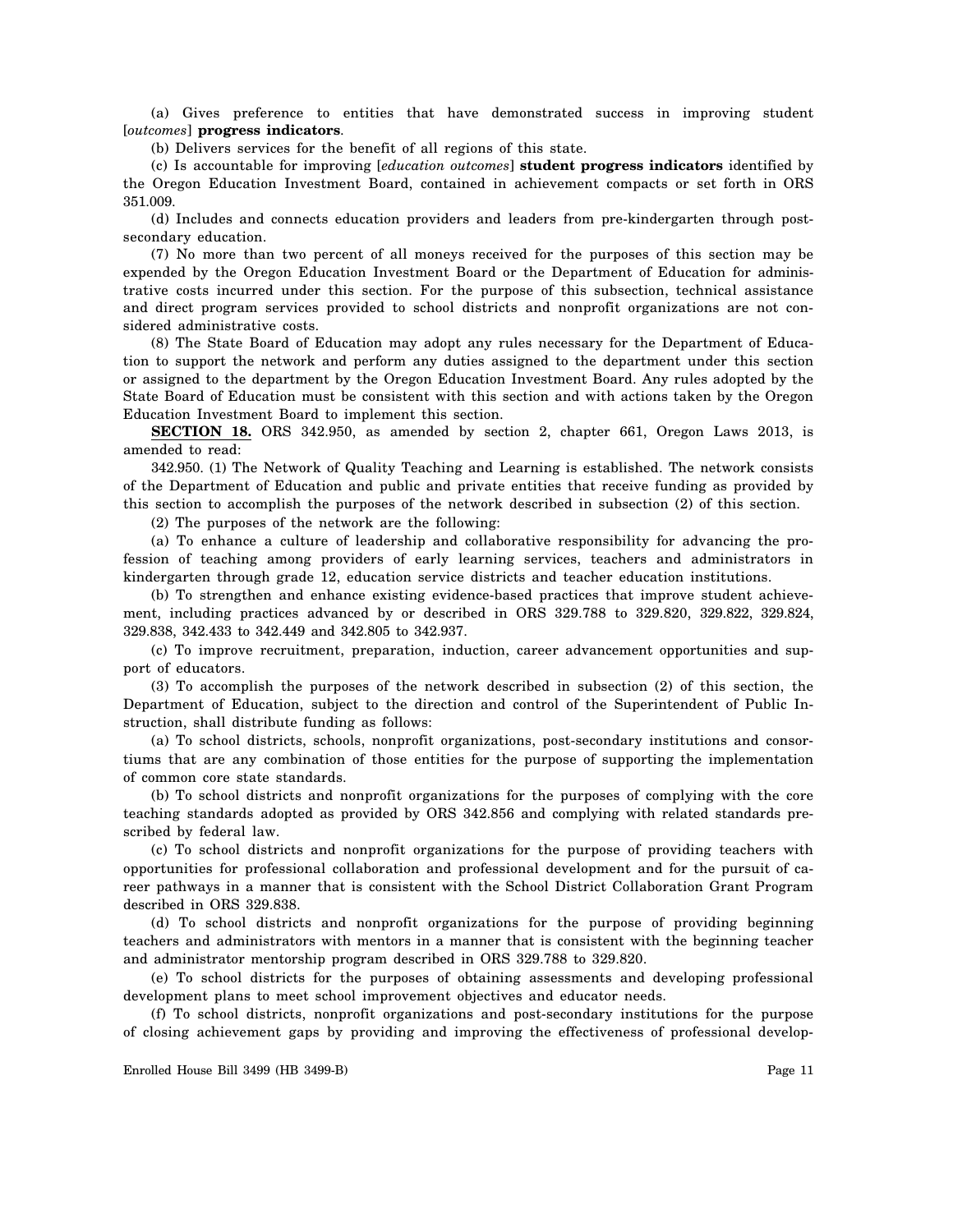ment, implementing data-driven decision making, supporting practice communities and implementing culturally competent practices.

(g) To school districts and nonprofit organizations for the purposes of developing and engaging in proficiency-based or student-centered learning practices and assessments.

(h) To school districts, nonprofit organizations and post-secondary institutions for the purposes of strengthening educator preparation programs and supporting the development and sustainability of partnerships between providers of early learning services, public schools with any grades from kindergarten through grade 12 and post-secondary institutions.

(i) To providers of early learning services, nonprofit organizations and post-secondary institutions for the purposes of providing professional development and supporting providers of early learning services with opportunities for professional collaboration and advancement.

(4) The Department of Education shall support the network by:

(a) Conducting and coordinating research to determine best practices and evidence-based models.

(b) Working with educator preparation programs to ensure ongoing collaboration with education providers.

(c) Supporting programs that help to achieve the goal of the Minority Teacher Act of 1991 as described in ORS 342.437.

(d) Creating and supporting a statewide plan for increasing the successful recruitment of highability and culturally diverse candidates to work in high-need communities and fields.

(e) Developing a system that ensures statewide dissemination of best practices and evidencebased models.

(f) Supporting the development and implementation of standards-based curriculum, high-leverage practices and assessments that promote student learning and improve [*outcomes for students learning English as a second language*] **student progress indicators for students who are enrolled in an English language learner program under ORS 336.079** and for students with disabilities.

(g) Administering the distribution of funding as described in subsection (3) of this section.

(5) The State Board of Education shall develop processes to establish the network and ensure the accountability of the network. The processes must ensure that the network:

(a) Gives preference to entities that have demonstrated success in improving student [*outcomes*] **progress indicators**.

(b) Delivers services for the benefit of all regions of this state.

(c) Is accountable for improving [*education outcomes*] **student progress indicators** identified by the State Board of Education, contained in achievement compacts or set forth in ORS 351.009.

(d) Includes and connects education providers and leaders from pre-kindergarten through postsecondary education.

(6) No more than two percent of all moneys received for the purposes of this section may be expended by the Department of Education for administrative costs incurred under this section. For the purpose of this subsection, technical assistance and direct program services provided to school districts and nonprofit organizations are not considered administrative costs.

(7) The State Board of Education may adopt any rules necessary for the Department of Education to support the network and perform any duties assigned to the department under this section. Any rules adopted by the State Board of Education must be consistent with this section.

**SECTION 19.** ORS 344.257 is amended to read:

344.257. (1) For the purposes of ORS 344.259, "continuing education" means organized instruction to serve the needs of post-secondary students, including but not limited to:

(a) Courses as offered to the regular full-time resident post-secondary student consisting of professional preparatory courses and professional supplementary, technical, academic and professional courses;

(b) Developmental education, consisting of adult basic education, high school completion courses for a high school diploma, instruction to pass the General Educational Development (GED) tests, English [*as a second language instruction*] **language learner programs**, and remedial instruction;